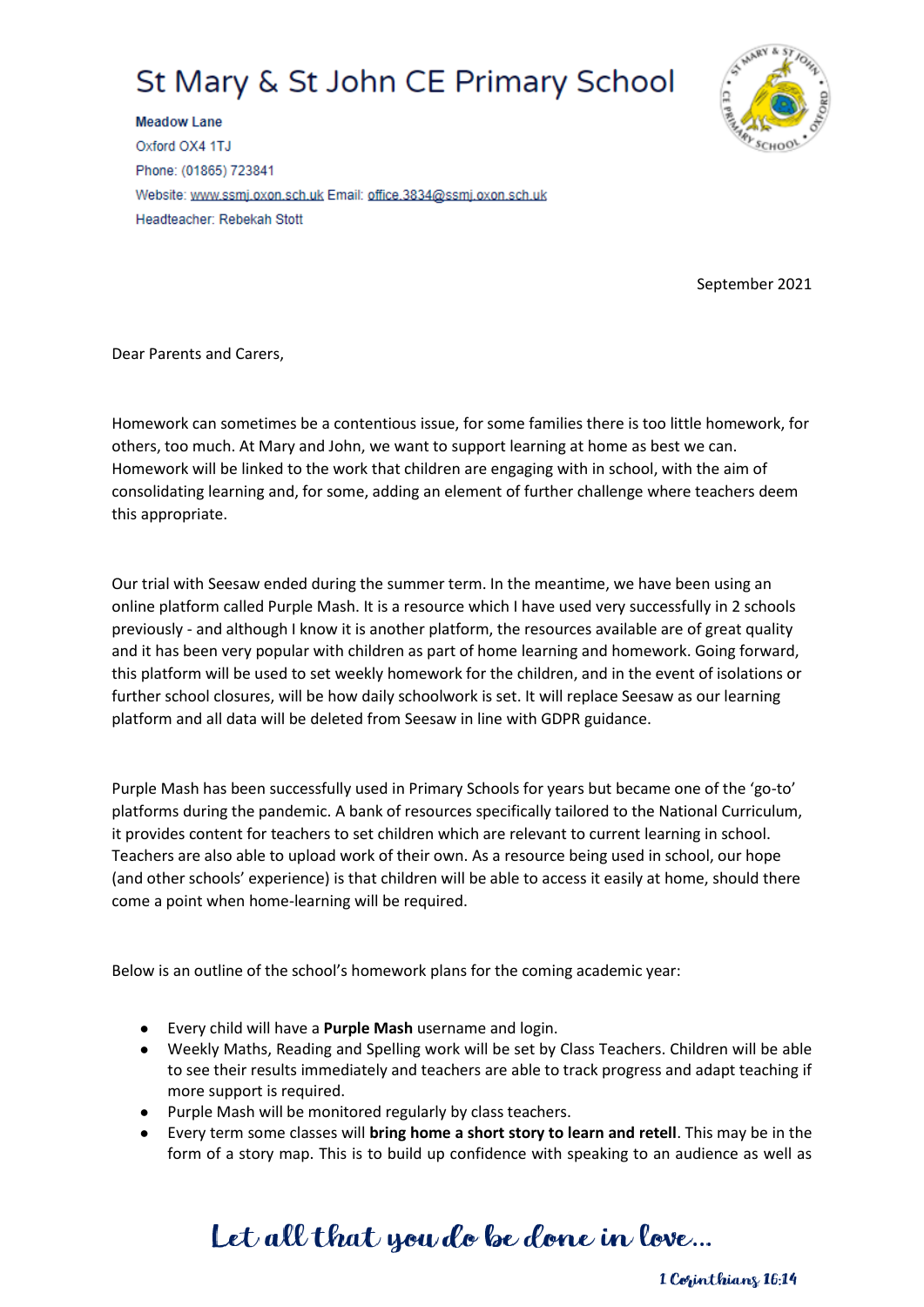supporting language development for reading and writing. Other classes may be working on a novel so it may not be appropriate to learn and retell.

- **Daily reading** is highly recommended. This may be set on Purple Mash, but we also very much encourage real books!
- **Times Table Rockstars:** We are introducing a challenge element to encourage learning of times tables so that children become confident and fluent up to their x12 tables.
- **Year 6 will get additional homework** to prepare for their assessment tests which are in May every year. The class teachers will recommend practice books.
- Some children **who are receiving extra help in school for English and Maths may get specific tasks** to practise at home to support work done in school. This may also be set via Purple Mash.
- Some classes may get **a piece of writing** set as a holiday task or Topic work linked to learning in school may also be set.

School will not set project work, however, if your children have a genuine enthusiasm for a topic and want to do something independently, we will be delighted to share and celebrate it at school.

Talking to your children about school is vital. The 'What did you do at school today?' with the stock response 'nothing' can be frustrating but it is surprising what children come out with at unexpected moments!

We want our children to be motivated, confident, independent learners. We hope that reading fluently, spelling accurately, recalling times tables facts quickly, retelling stories with confidence and following up natural interests will contribute to this.

We hope you find this to be an approach to homework with the aim of clarity, consistency and manageability.

With many thanks for your support,

Miss Stott

Let all that you do be done in love...

1 Corinthians 16:14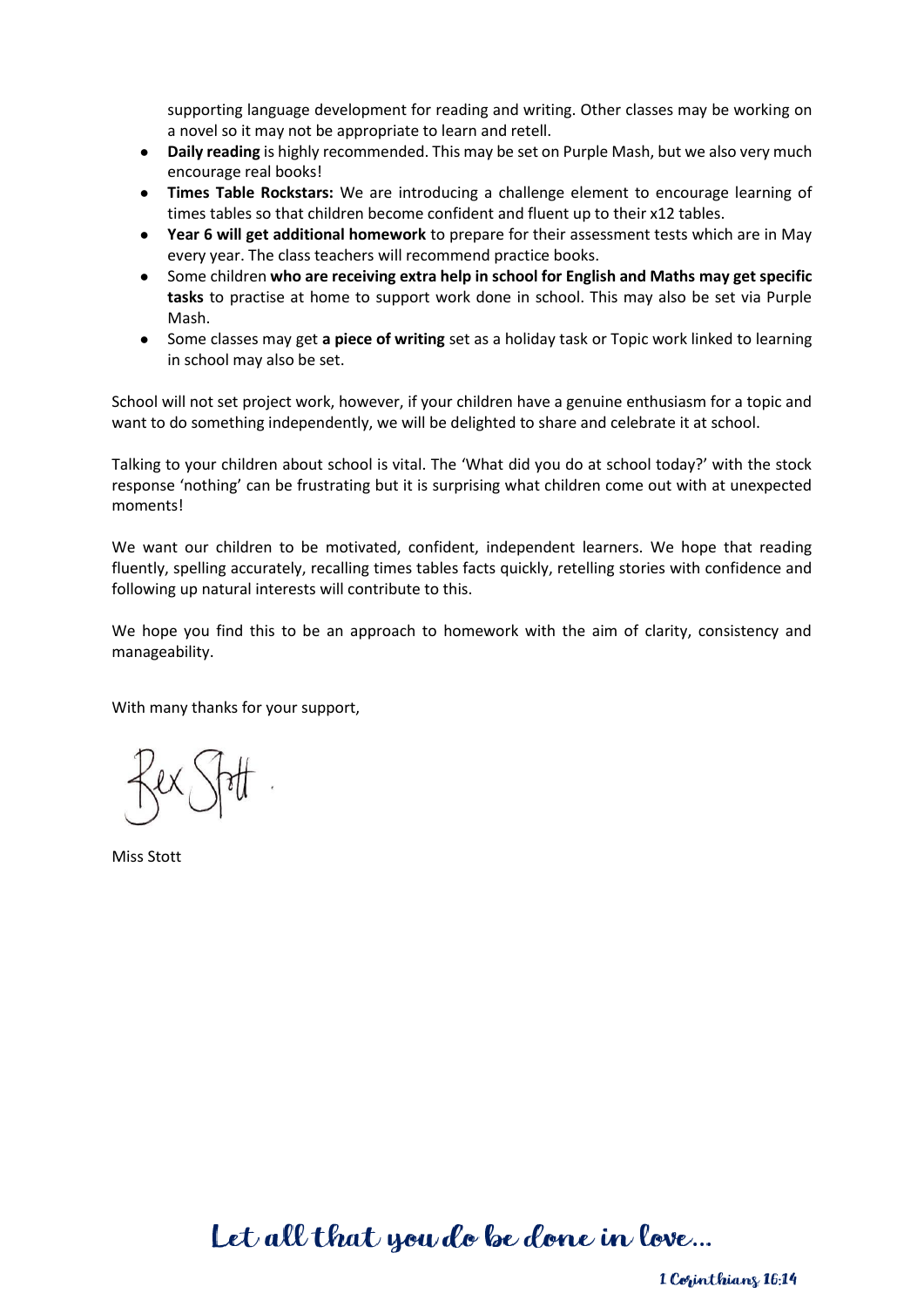### St Mary & St John CE Primary School



**Meadow Lane** Oxford OX4 1TJ Phone: (01865) 723841 Website: www.ssmj.oxon.sch.uk Email: office.3834@ssmj.oxon.sch.uk Headteacher: Rebekah Stott

*Let all that you do be done in love.*

*1 Corinthians 16:14*

As a Church of England Primary School, we are committed to making St Mary & St John an inclusive environment, fostering curiosity, spirituality, creativity and respect. At our school we want everyone to be valued, to explore the joy of learning, and to achieve their full potential. This policy reflects our core values of aspiration and curiosity.

#### **Remote Learning Provision**

We are committed to providing blended learning for all our pupils regardless of whether they are educated at school or at home. Blended learning is a two- way process of teaching. The first is using face to face interaction to educate (in school) whilst the second is through electronic platforms to educate online (remote learning).

As a school, we have adapted our curriculum so that any child who needs to learn from home due to a COVID related absence, can access the same learning that is happening for the whole class. Our adapted blocked plans can be found on each class page. It is very important that children accessing remote learning at home do the work that is sent by their teacher. We have carefully changed our curriculum to provide access to both in-school education and home provision and by not doing the work set, children will be at a disadvantage when returning to school as they will not be at the same point as their peers in the sequence of lessons.

#### **Our remote learning plan**

Pupils will be set an English and maths task for each day as well as an afternoon task, linked to what they would have been doing in school. Children are expected to submit/email their work to their class teacher as requested. Feedback will be given by the year group where relevant.

## Let all that you do be done in love...

1 Copinthians 16:14